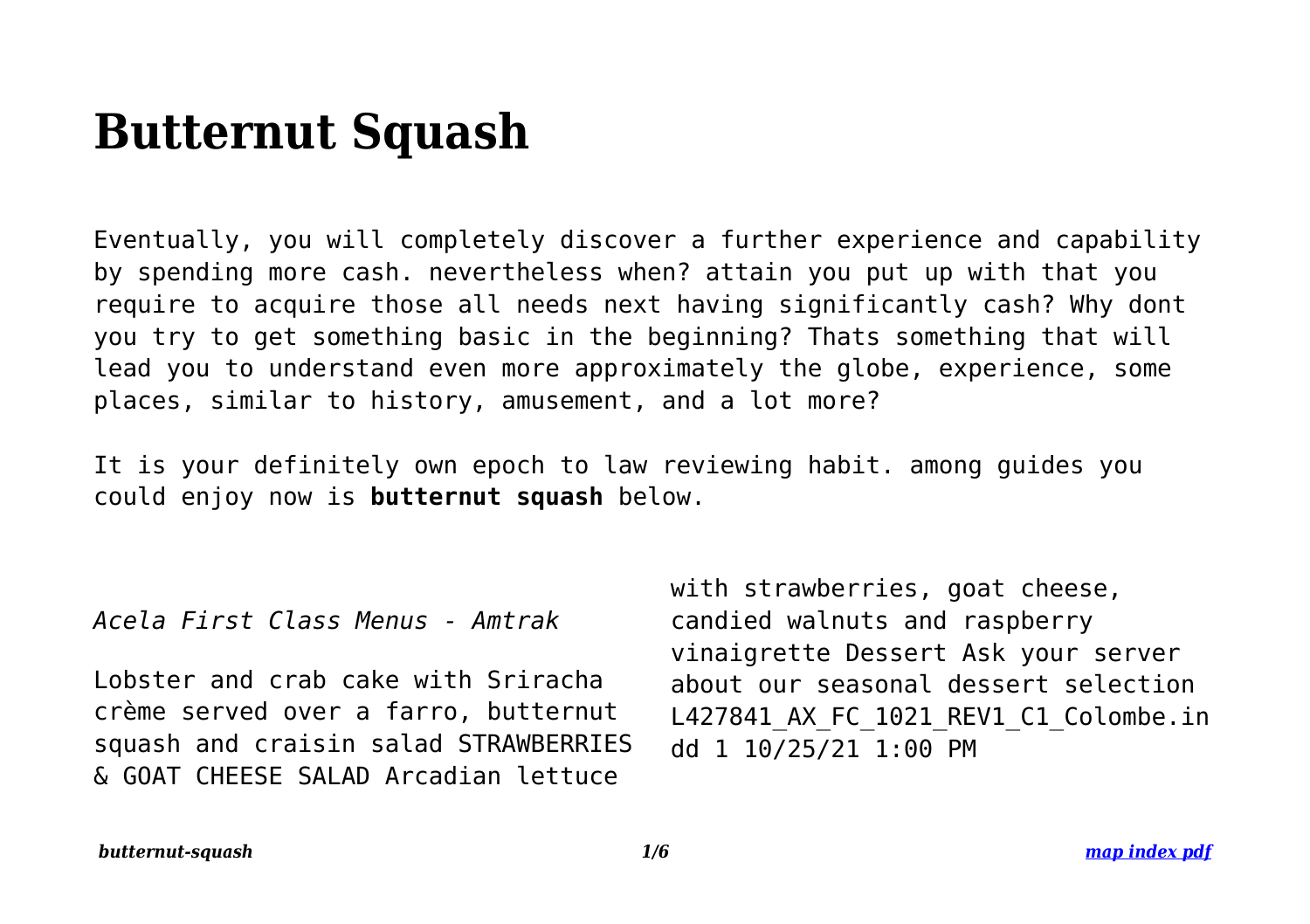## **your budget meal planner - Amazon Web Services**

Butternut squash and borlotti bean stew 242 kcal 31g carbs 22.3g fibre • 13.4g protein 5 F&V Roast chicken with 195g new potatoes, 115ml gravy, 80g broccoli and 80g green beans 420 kcal • 39.3g carbs 9.4g fibre 46.1g protein • 2 F&V Pudding 125g natural yogurt and 80g canned pineapple in juice 137 kcal • 20g carbs • 1g fibre •

## **Rough guide - Fruit & vegetable portion sizes FRUIT - Adult …**

Rough guide - Fruit & vegetable portion sizes Peach: fresh 1 medium peach Pear: canned 2 halves or 7 slices Pear: fresh 1 medium pear Pineapple: canned 2 rings or 12

chunks Pineapple: fresh 1 large slice Plum 2 medium plums Prune: canned 6 prunes Prune: ready to eat 3 prunes Raspberries: canned 20 raspberries Raspberries: fresh 20 raspberries ...

## **Cafe Madeleine Menu 2022 April**

Potatoes, Butternut Squash Mushrooms, Onions, Bell Peppers Au Poivre Sauce, Parmesan, Fried Eggs,House Spicy Aioli \$23.00. Grand Hyatt Baha Mar, West Tower P: (242) 788-7363 | W: grandhyattbahamar.com / @grandhyattbahamar SOUPE A' L'OIGNON FRANCAIS Brioche Crouton, Fried Shallot, Gruyere Crisp

*Calorie Content Food List - Veterans Affairs*

• Squash (acorn, butternut, Hubbard, or winter) 1 cup • Yam or sweet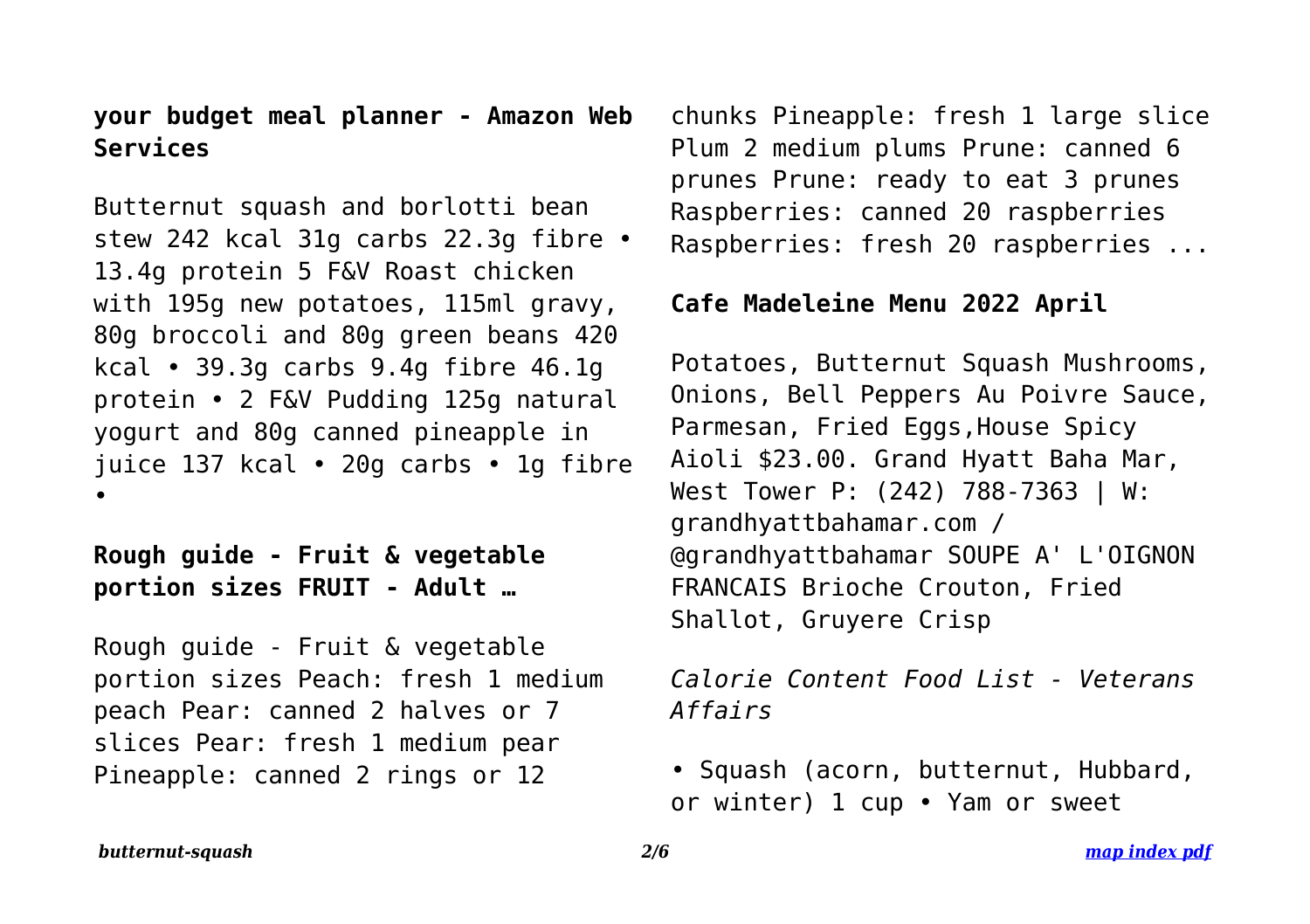```
potato \frac{1}{2} cup Breads • Bread (whole
wheat, rye, white) 1 oz. slice •
Bagel \frac{1}{2} small (1 oz.) • Sandwich
bun/roll (hamburger, hotdog, Kaiser)
\frac{1}{2} • Roll (dinner, hard) 1 small •
English muffin \frac{1}{2} • Pita pocket bread
(6 to 8-inches across) \frac{1}{2}
```
*your mediterranean meal planner - Amazon Web Services*

Galician stew with roasted butternut squash 285 kcal • 41.1g carbs • 16.1g fibre 11.9g protein • 6 F&V Greek style chicken pittas 396 kcal • 37.3g carbs  $\cdot$  6.9g fibre 43.5g protein  $\cdot$  1 F&V Pudding Full of fruit sundaes 137 kcal • 25.1g carbs • 3.4g fibre  $6.7g$ protein • 1 F&V Apple, blackberry, oat and seed crumble

**Prosecco | Bloody Mary | Aperol**

## **Spritz | Garibaldi | Poached …**

butternut squash, red and golden beets, avocado, tomato, roast peppers, quinoa and a superfood dressing. Steak frites Chargrilled 8oz black angus rump, served with house fries and topped with a fried egg. Fried Korean chicken burger Crispy coated chicken with Gochujang glaze, pickled carrot and red cabbage, sriracha mayo, tomato, gem lettuce,

# **APPE TIZERS STARTER SIGNATURE LUMP CRAB CAKES …**

BUTTERNUT SQUASH RAVIOLI Spicy Walnuts, Parmesan Cheese, Sage-Brown Butter Sauce 1599 SPAGHETTI MARINARA Marinara Sauce, Basil, Parmigiano-Reggiano Cheese 1399 PASTA CLASSI C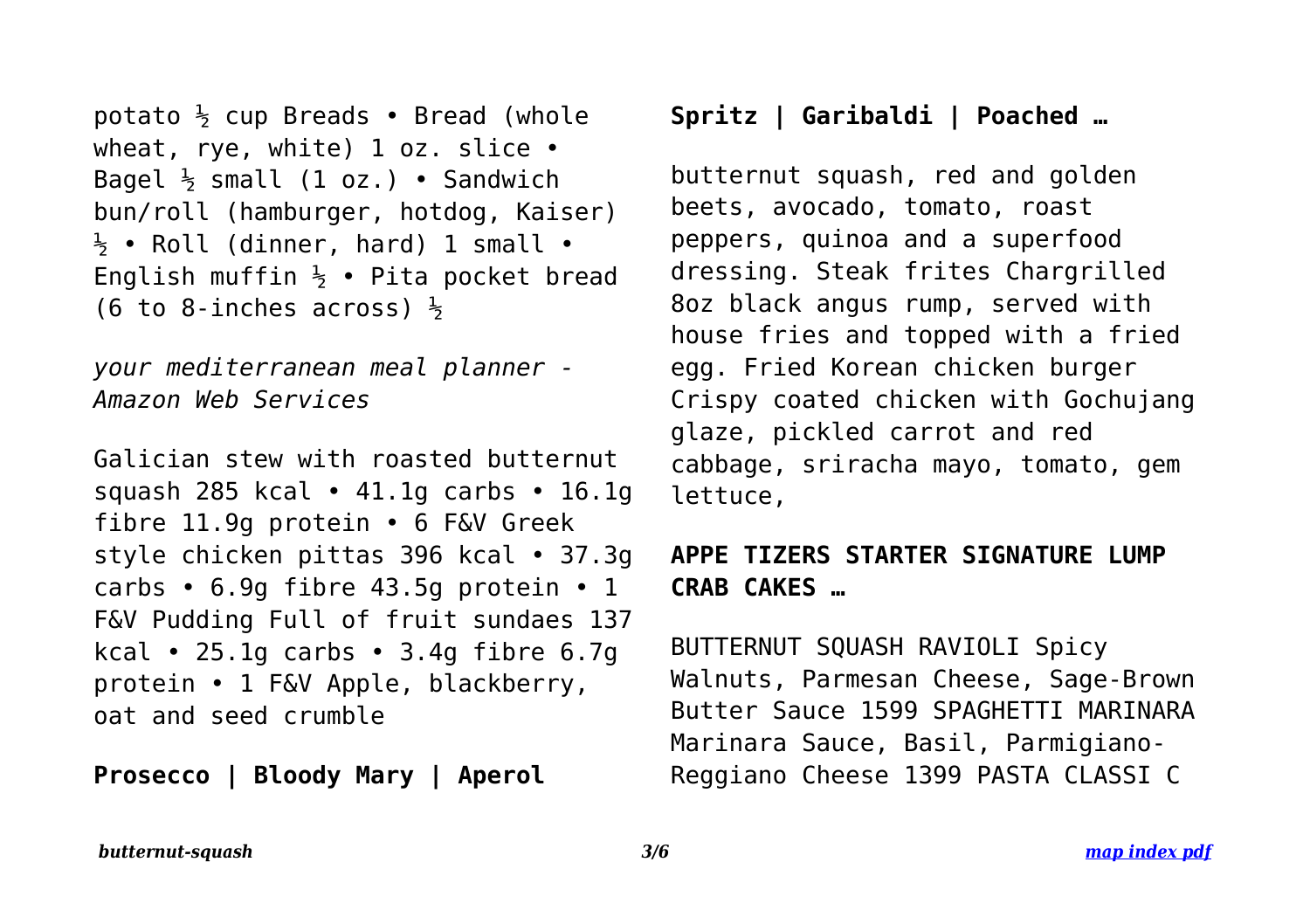RIGATONI BOLOGNESE Traditional Meat Sauce, Italian Sausage, Touch of Three-Cheese Alfredo Sauce, Parmigiano-Reggiano Cheese 1599

*cdfa Pest Exclusion Branch Guide from all states*

Butternut Squash (See Squash) Cantaloupe : Admissible from all states : Subject to inspection : NA : Carambola . Restricted from . May be allowed entry from ; PR and parts of FL : restricted county/state with a ; 3252 Caribbean Fruit Fly certificate : Carrot\* Admissible from all states

*Nutrition Education Handouts for Adults - New York City*

Nutrition Education Handouts for Adults . Content List • Easy Ways to Add More Fruits and Vegetables to Your Meals • Easy Ways to Build a Healthy Meal • Easy Ways to Choose Colors of Good Health • Easy Ways to Choose Healthy Portions • Easy Ways to Cook with Beans • Easy Ways to Cut the Salt • Easy Ways to Eat a Variety of Protein • Easy Ways to Eat Enough Fiber

### **TRADITIONAL DINING MENU - Amtrak**

Pan-roasted lobster crab cake served over a Farro, butternut squash and craisin salad with Sriracha cream GREEN CHILE CHEESE TAMALE Organic sweet white corn masa filled with fire-roasted hatch green chilis, cheddar and jack cheese with tomatillo salsa MIXED GREEN SALAD WITH BABY BRIE

#### *butternut-squash 4/6 [map index pdf](http://myspiralizedrecipes.com/sitemap-index.xml)*

.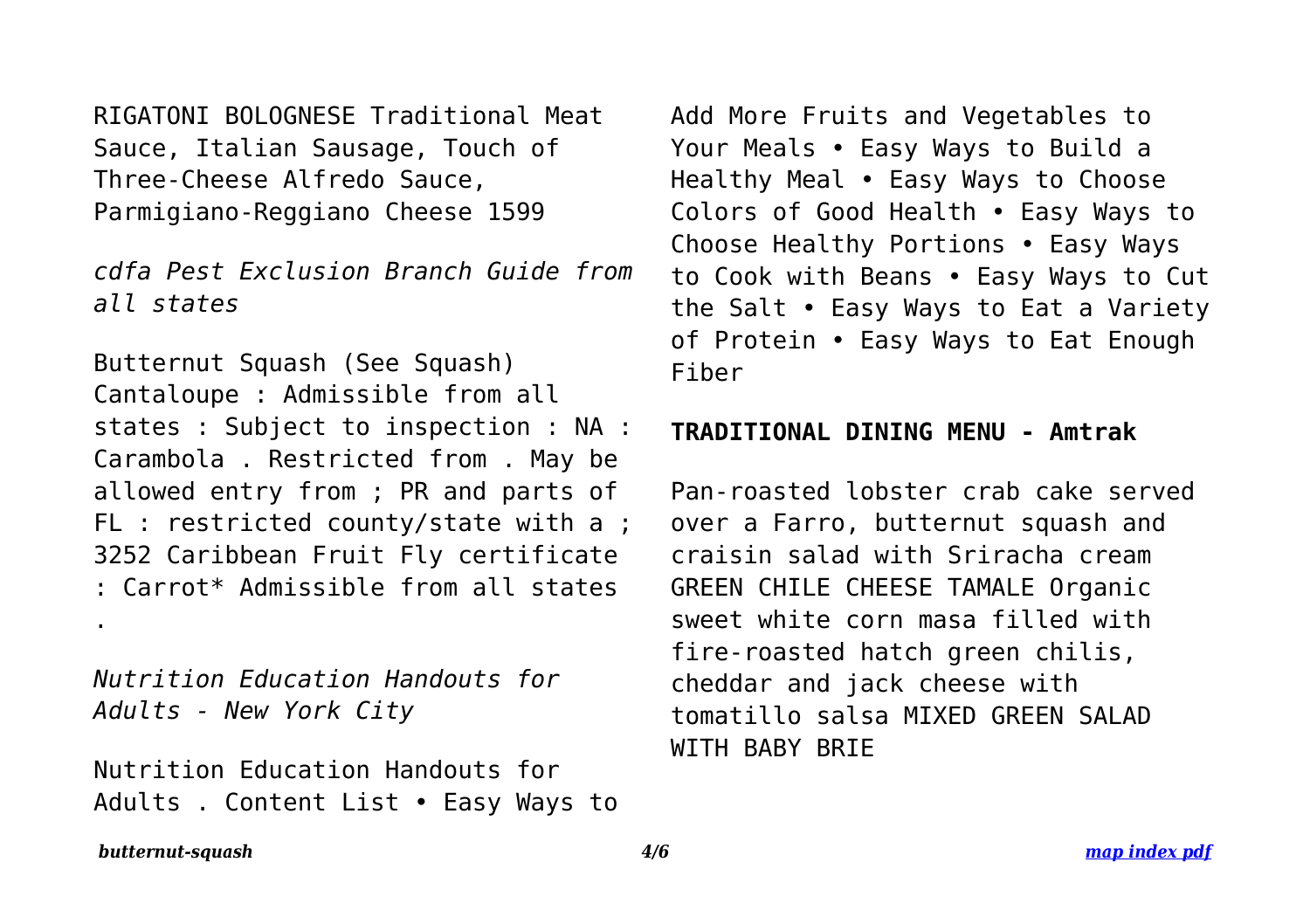DIGITAL AIR FRY OVEN - NinjaKitchen.com

4 cups butternut squash, cut in 2 inch pieces 4 cups carrots, cut in 1 inch pieces 3 cups russet potatoes, cut in 1-inch pieces 4 uncooked bonein chicken thighs (6–8 ounces each) 6 uncooked salmon fillets, 1 inch thick (6 ounces each) 1 pound uncooked shrimp 4 uncooked boneless skinless chicken breasts, cut in 1-inch pieces

*What Can I Eat? - American Diabetes Association*

• Acorn squash • Butternut squash • Green peas • Corn • Parsnip • Pumpkin • Sweet potato • Plantain Protein The best choices are plant-based protein foods, fish, chicken, and lean meats such as: • Beans and lentils • Nuts

and seeds • Fish and seafood • Eggs and cheese • Chicken, turkey, and duck with-out the skin

*Diet for Those with Symptomatic Small Bowel Bacterial …*

www.GInutrition.virginia.edu CRP 11/2016 Dairy Plain milk, plain yogurt, plain kefir, cottage cheese, hard cheeses, soft cheeses Sweetened milk drinks: chocolate milk,

## High Potassium Foods - UC Davis

Squash (crookneck, straightneck, scallop, spaghetti) Tomatillos Turnip Turnip greens Water chestnuts, canned Other Almond milk Bread Cereal: cornflakes, Cheerios®, puffed rice Cheese Cottage cheese Coffee Hummus Nondairy creamer Oatmeal Pasta / Noodles Rice Rice milk Salt-free